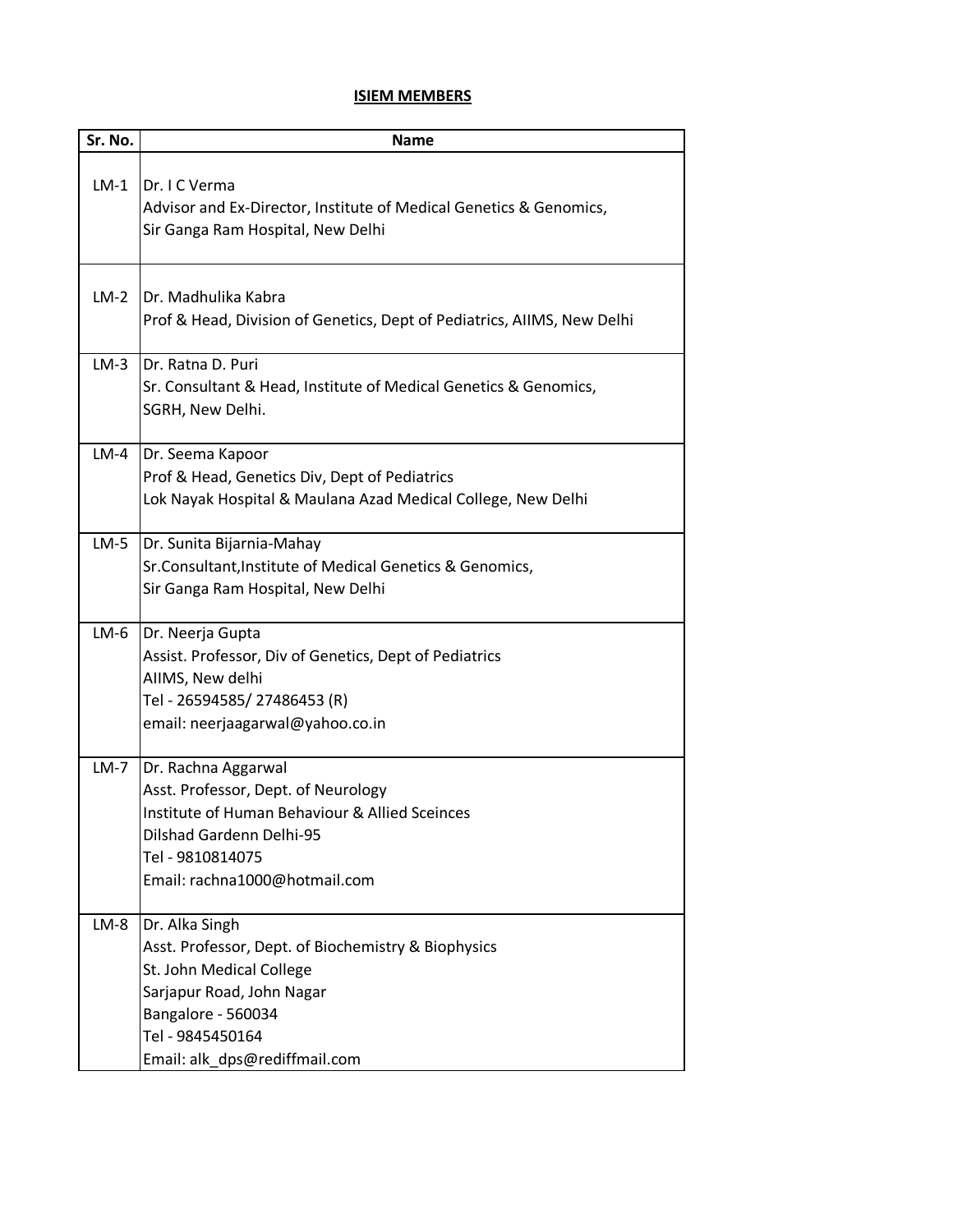| $LM-9$  | Dr. Reena Gulati                                           |  |
|---------|------------------------------------------------------------|--|
|         | C/o Dr. V. S Negi                                          |  |
|         | H. No. V/3, JIPMER Campus                                  |  |
|         | Pondicherry - 605006                                       |  |
|         | Tel - 9443437740                                           |  |
|         |                                                            |  |
|         | LM-10   Dr. Puneet Kumar Nigam                             |  |
|         | Chief Tech. Officer                                        |  |
|         | Dr. Lal Pathlab, New Delhi                                 |  |
|         | Tel - 23346340                                             |  |
|         | Email: drnigam@lalpathlabs.com                             |  |
|         | LM-11   Dr. Anju Aggarwal                                  |  |
|         | C28/BC, Janakpuri, New Delhi                               |  |
|         | Tel - 9810390781                                           |  |
|         |                                                            |  |
|         | LM-12 Dr. Chandan Chakrabarti                              |  |
|         | Ass. Prof.,                                                |  |
|         | <b>SMT. NHL Medical College</b>                            |  |
|         | Ellisbridge, Ahmedabad - 380006                            |  |
|         | email: chandan.ahd@rediffmail.com                          |  |
| $AM-1$  | <b>Vikas Bhatia</b>                                        |  |
|         | Handloom Emporium, 17 Nehru Bazar                          |  |
|         | Jaipur - 302001                                            |  |
|         | Tel - 2311619                                              |  |
|         |                                                            |  |
|         | LM-13  Dr. Ritu Singh                                      |  |
|         | Ass. Prof, Dept of Biochemistry                            |  |
|         | Lady Hardinge Medical College & SSK Hospital               |  |
|         | Cannaught Palace, New Delhi<br>Tel - 9811173213            |  |
|         | Email: mail265@indiatimes.com                              |  |
|         |                                                            |  |
| $LM-14$ | Dr. Koumudi Godbole                                        |  |
|         | KEM Hospital, Mumbai                                       |  |
|         | Tel - 9325503164                                           |  |
|         | Email: koumudig@rediffmail.com                             |  |
|         |                                                            |  |
|         | LM-15  Dr. K K Gopinathan                                  |  |
|         | HOD, Obs & gyn, CIMAR Genetics<br>Eddapal Hospital, Kerala |  |
|         | Tel - 0494-2680755                                         |  |
|         |                                                            |  |
|         |                                                            |  |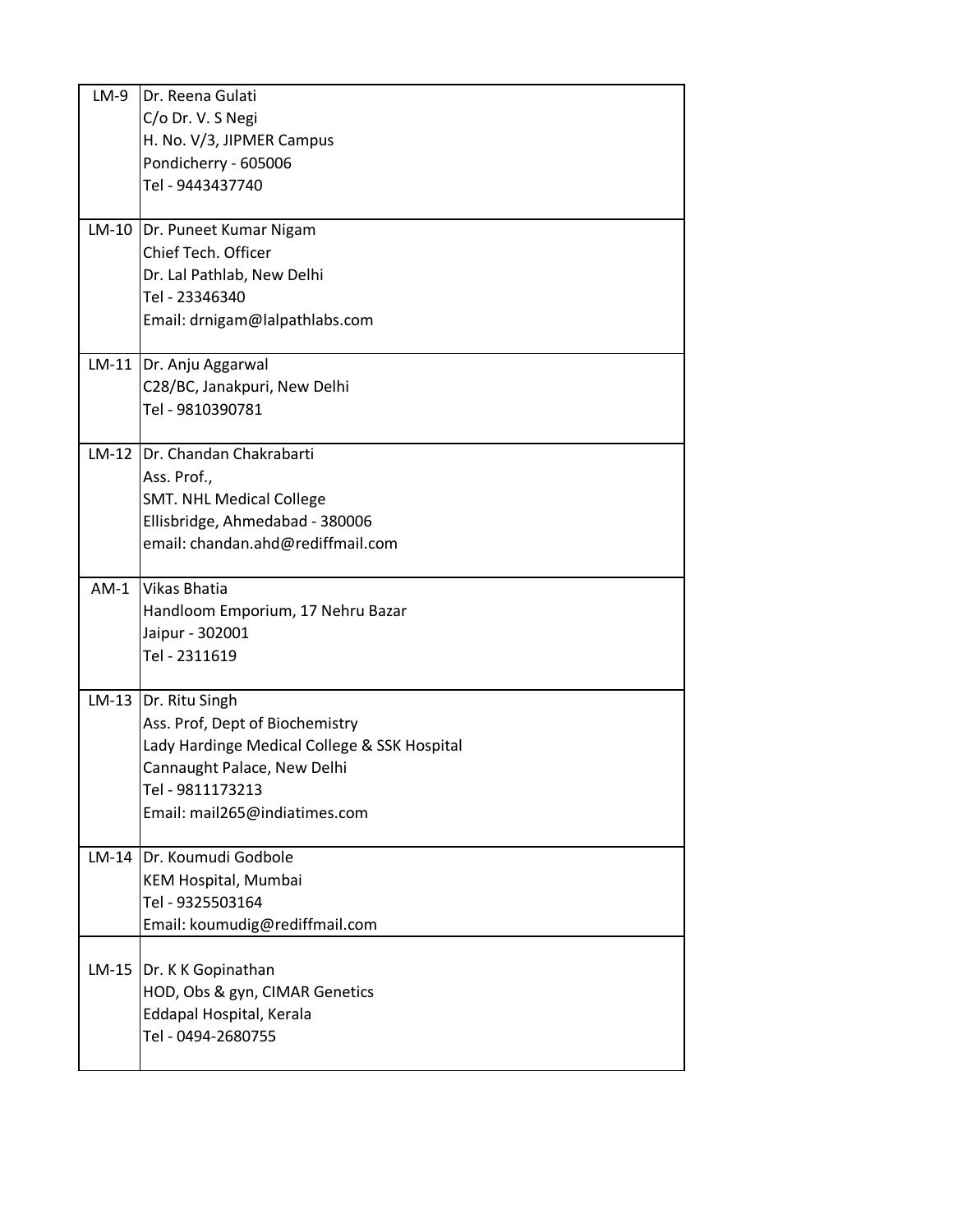| $LM-16$ | Dr. B. R Das                                                           |
|---------|------------------------------------------------------------------------|
|         | Director, R & D Head Molecular Diagnostic                              |
|         | SRL Ranbaxy Ltd, Plot 113, MIDC                                        |
|         | 15th Street, Andheri East                                              |
|         | Mumbai - 400073                                                        |
|         | Tel - 56924712                                                         |
|         |                                                                        |
|         |                                                                        |
| $LM-17$ | IDr. Shefali Gulati                                                    |
|         | Ass. Professor, Child Neurology Division                               |
|         | Dept. of Pediatrics, AIIMS, New Delhi-29                               |
|         | Tel - 26588500 Ext. 4619                                               |
|         | Email: sheffalig@yahoo.com                                             |
|         |                                                                        |
|         | LM-18   Dr. Seema Bhargava                                             |
|         | Consultant, Dept. of Biochemistry                                      |
|         | Sir Ganga Ram Hospital                                                 |
|         |                                                                        |
| $LM-19$ | <b>IDr.</b> Seema Thakur                                               |
|         | Sr. Consultant, Genetics, Fortis Hospital, New Delhi                   |
|         |                                                                        |
| $LM-20$ | Dr. Jyotsna Verma                                                      |
|         | Sr. Consultant & Incharge, Biochem Genetics                            |
|         | <b>SGRH</b>                                                            |
|         |                                                                        |
| $LM-21$ | Dr Mamta Muranjan                                                      |
|         | Prof & Head, Genetic Clinic, Dept of Pediatrics, KEM Hospital, Mumbai. |
|         |                                                                        |
|         | LM-22   Dr Sujatha Jagadeesh                                           |
|         | Sr.Consultant Geneticist, MEDISCAN, Chennai                            |
| $LM-23$ | Dr. Jayesh Sheth                                                       |
|         | Director, FRIGE, Ahmedabad                                             |
|         |                                                                        |
| $LM-24$ | Dr. Shubha Phadke                                                      |
|         | Prof & Head, Dept of Medical Genetics,                                 |
|         | SGPGI, Lucknow                                                         |
|         |                                                                        |
| $LM-25$ | Dr. R Rama Devi Akella                                                 |
|         | Sr. Consultant & Geneticist, Rainbow Hospital, Hyderabad               |
|         |                                                                        |
| $LM-26$ | Dr. Usha Dave                                                          |
|         | CSO & Executive Director, Nextline Diagnostics, Mumbai.                |
|         |                                                                        |
| $LM-27$ | Dr. Alpa Dherai                                                        |
|         | Consultant Biochemist, P.D. Hinduja National Hospital & MRC, Mumbai    |
|         |                                                                        |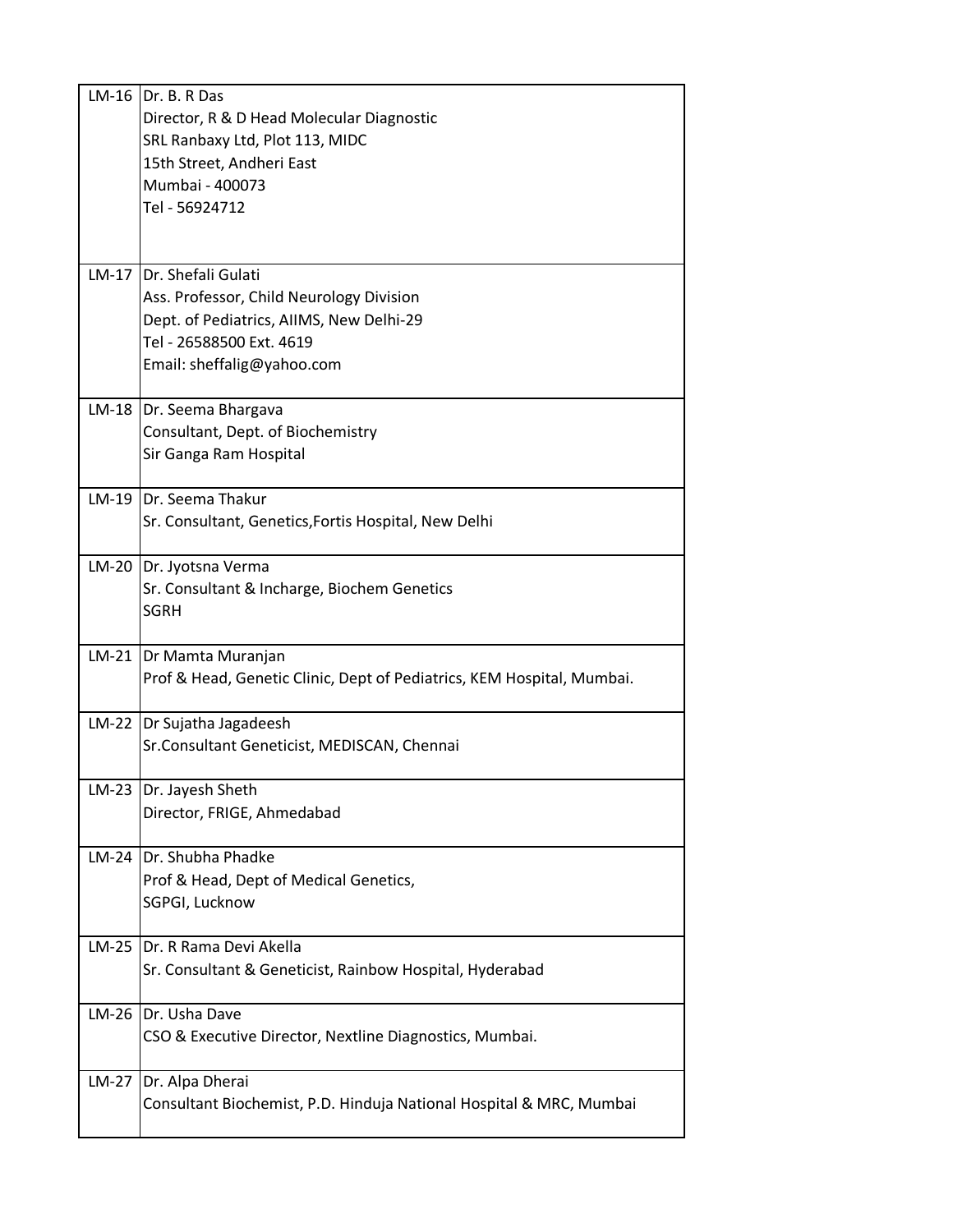|       | LM-28   Dr. Jaiprakash Soni                                                 |
|-------|-----------------------------------------------------------------------------|
|       | Associate Professor, Dr. S. N. Medical College, Jodhpur                     |
|       |                                                                             |
|       | LM-29 Dr. Anil B Jalan                                                      |
|       | Ped Geneticist, NIRMAN, Navi Mumbai                                         |
|       |                                                                             |
| LM-30 | Dr. Sheela Nampoothiri                                                      |
|       | HOD, Dept. of Pediatric Genetics,                                           |
|       |                                                                             |
|       | Amrita Institute of Medical Sciences & Research Center, Cochin              |
|       |                                                                             |
|       | LM-31 IDr. Meenakshi Bhatt                                                  |
|       | Consultant clinical Geneticist, Bangalore Fetal Medicine Center, Bengaluru. |
|       |                                                                             |
|       | LM-32 IDr. Girisha K.M.                                                     |
|       | Clinical Geneticist & Associate Professor of Pediatrics,                    |
|       | Kasturba Medical College, Manipal.                                          |
|       |                                                                             |
|       | LM-33 IDr. Archana Kher                                                     |
|       | Sr. Pediatrician, Pune                                                      |
|       |                                                                             |
|       | LM-34   Dr Jatinder Singh Goraya                                            |
|       | Sr. Consultant, Ped Neurology, Dayanand Med. College, Ludhiana              |
|       |                                                                             |
|       | LM-35 Dr Aruna Gowdra                                                       |
|       |                                                                             |
|       | LM-36 Dr. B Uma Maheshwari                                                  |
|       | Neonatologist, Purasawalkam, Chennai                                        |
|       |                                                                             |
|       | LM-37 IDr. Vrushali Joshi                                                   |
|       |                                                                             |
|       | Navigene Genetic Science                                                    |
|       |                                                                             |
|       |                                                                             |
| LM-38 | Dr Joya Ghosh                                                               |
|       | MD, Biochem (Delhi)                                                         |
|       | E-39, Sommilani Park, Kolkatta, 700075                                      |
|       |                                                                             |
| LM-39 | Dr Neelam Mohan                                                             |
|       | Medanta, The Medicity, Gurgaon                                              |
|       |                                                                             |
|       |                                                                             |
|       | LM-40  Dr Divya Agarwal, MD (Ped), DM (Med Genetics)                        |
|       | Max Hospital, Gurgaon                                                       |
|       |                                                                             |
|       | NRIM-1 Dr Rajesh Sharma                                                     |
|       | Quest diagnostics, California, USA                                          |
|       |                                                                             |
|       |                                                                             |
|       |                                                                             |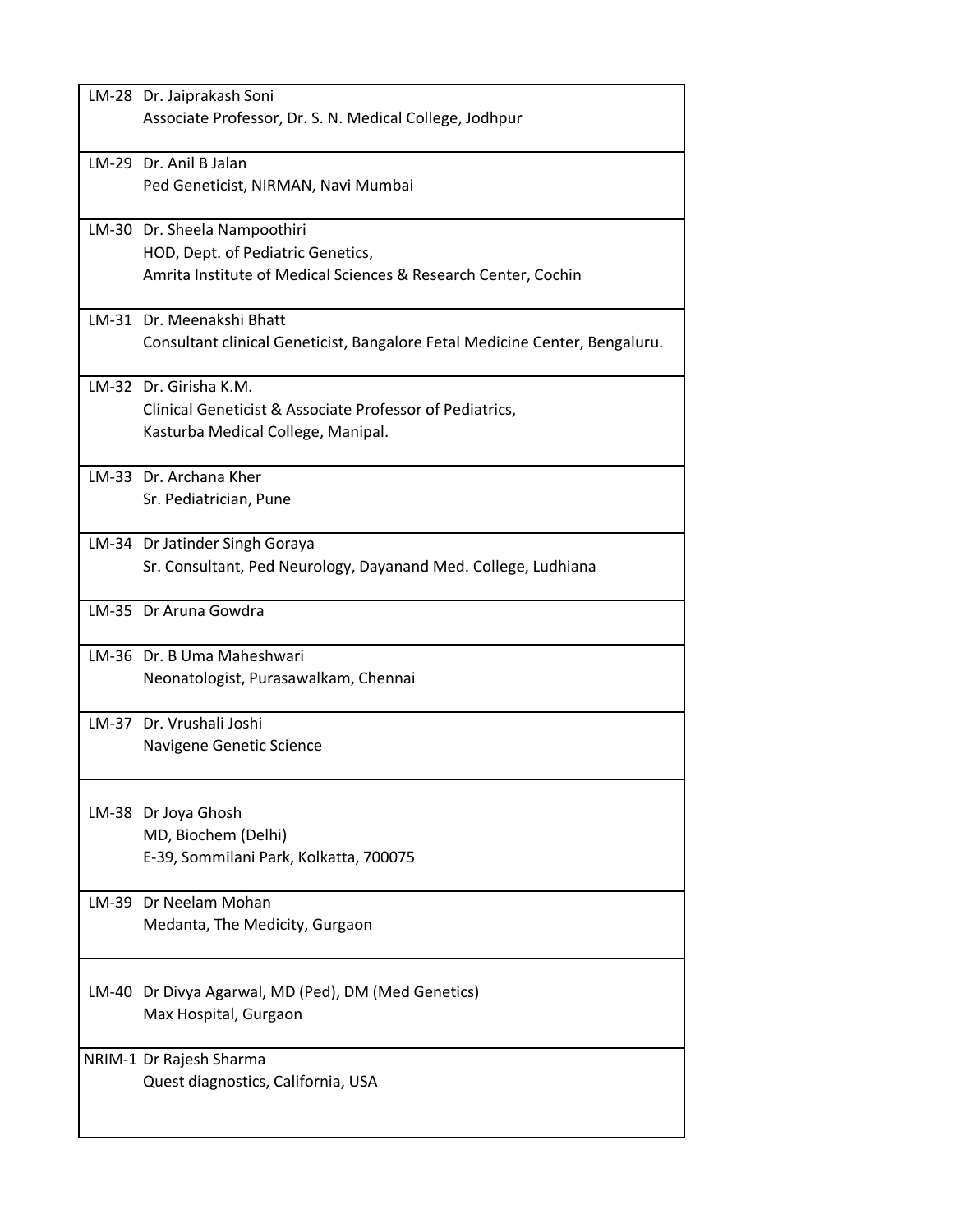|         | LM-41 Dr Priyanshu Mathur           |  |
|---------|-------------------------------------|--|
|         | JK Lone Hospital, Jaipur            |  |
|         |                                     |  |
|         | LM-42 Dr Rabindran Chandran         |  |
|         | Chennai                             |  |
|         |                                     |  |
|         | LM-43 Dr Gurjit Kaur                |  |
|         |                                     |  |
|         | Chandigarh                          |  |
|         |                                     |  |
| LM-44   | <b>IDr Janaki Srinath Puskuri</b>   |  |
|         |                                     |  |
|         | LM-45 Dr Sivapatham Sundaresan      |  |
|         | Kanchipuram DT, TN.                 |  |
|         |                                     |  |
|         | LM-46   Dr Naresh Tayade            |  |
|         |                                     |  |
| LM-47   | Dr Sophy Korula                     |  |
|         |                                     |  |
|         | LM-48   Dr Dhanya Yesodharan        |  |
|         |                                     |  |
|         |                                     |  |
|         | NRIM-2 Dr Indraneel Sahai           |  |
|         | <b>USA</b>                          |  |
|         |                                     |  |
| LM-49   | Dr Manisha Goyal                    |  |
|         |                                     |  |
|         | LM-50 Dr Arushi Gahlot Saini        |  |
|         |                                     |  |
|         | LM-51 Dr Ranjana Mishra             |  |
|         |                                     |  |
|         | LM-52 Dr Vinu N                     |  |
|         |                                     |  |
| LM-53   | Dr Meenakshi Lallar                 |  |
|         |                                     |  |
|         |                                     |  |
|         | LM-54   Dr Abhijeet Yadav           |  |
|         | Assoc. Prof Anatomy                 |  |
|         |                                     |  |
|         | LM055   Dr Sangeeta Khatter         |  |
|         |                                     |  |
|         | LM-56  Dr Mitesh Shetty             |  |
|         |                                     |  |
| LM-57   | Dr Maya Thomas                      |  |
|         |                                     |  |
|         | LM-58 Dr Abhik Banerjee             |  |
|         |                                     |  |
| $LM-59$ | Dr Sheetal Mhamunkar (Nutritionist) |  |
|         |                                     |  |
|         |                                     |  |
|         |                                     |  |